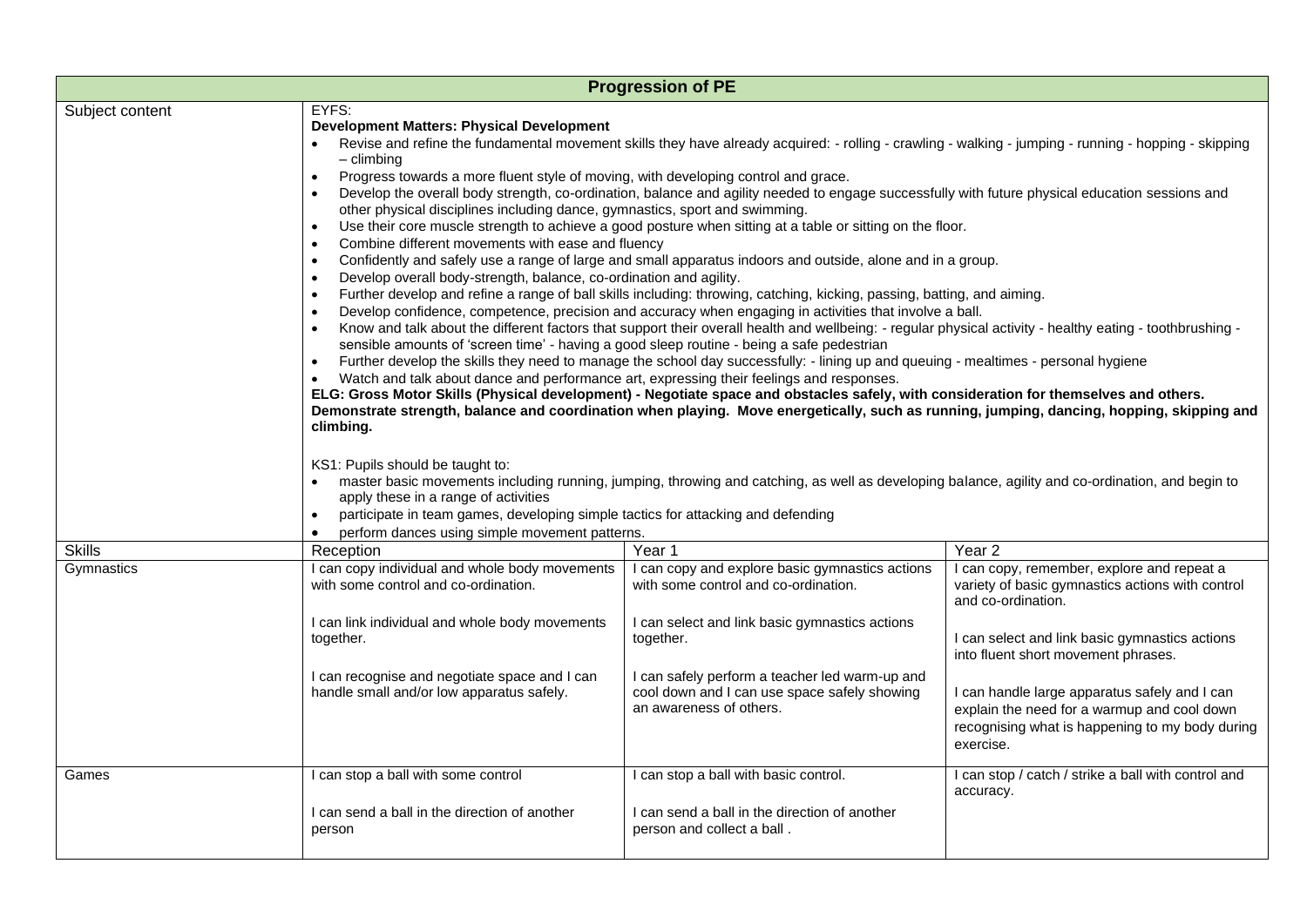|                                         | I can often control a ball on my own.                                                                                               | I can take part in sending and receiving activities<br>with a partner                   | I can pass a ball to someone else and receive a<br>ball when moving.                |
|-----------------------------------------|-------------------------------------------------------------------------------------------------------------------------------------|-----------------------------------------------------------------------------------------|-------------------------------------------------------------------------------------|
|                                         | I can move with a ball in space safely                                                                                              |                                                                                         | I can take part in conditioned games with                                           |
| Dance                                   | I can copy steps and actions with some control<br>and coordination.                                                                 | I can copy and explore basic body patterns and<br>movements.                            | opponents<br>I can perform with control and co-ordination.                          |
|                                         | I can link individual and whole body movements                                                                                      | I can remember simple dance steps and perform                                           | I can respond imaginatively to a variety of stimuli.                                |
|                                         | together.<br>I can watch others work and choose actions.                                                                            | them in a controlled manner.<br>I can choose actions and link them with sounds          | I can vary the dynamics, levels, speed and<br>direction of my phrase/motif.         |
|                                         | I can recognise how to move in space.                                                                                               | and music.                                                                              | I understand the need for warm-up and cool<br>down.                                 |
|                                         |                                                                                                                                     |                                                                                         |                                                                                     |
| Participation in competitive sports     |                                                                                                                                     | I can work with and against a partner.                                                  | I can work with and against a team of 3/4<br>members.                               |
|                                         |                                                                                                                                     | I can show good sportsmanship.                                                          | I can show good sportsmanship.                                                      |
|                                         |                                                                                                                                     | I can begin to take part in competitive activities.                                     | I can engage in competitive sports and activities.                                  |
| Healthy lifestyles                      | I know the importance for good health of physical<br>exercise, and a healthy diet, and talk about ways<br>to keep healthy and safe. | can talk about exercising, safety and short term<br>effects of exercise                 | I understand about exercising, being safe and<br>the short term effects of exercise |
|                                         | I can get changed for PE independently.                                                                                             | I understand the need for a warm up and cool<br>down.                                   | I can dress appropriately for all aspects of P.E.                                   |
|                                         |                                                                                                                                     | I understand why we change for PE.                                                      | I can work in a responsible and safe manner.                                        |
|                                         |                                                                                                                                     | I can demonstrate safe practice within the PE<br>environment.                           | I can recognise changes in body temperature,<br>heart rate and breathing.           |
|                                         |                                                                                                                                     | I can understand and describe in simple terms<br>what is happening to the body.         | I understand how to lead healthy, active<br>lifestyles.                             |
|                                         |                                                                                                                                     | I can begin to talk about how to lead healthy,<br>active lifestyles.                    |                                                                                     |
| Evaluating and Improving<br>Performance | I can watch others work and, with support, begin<br>to talk about this using modelled, relevant<br>vocabulary.                      | I can watch and discuss my own and others'<br>work using some relevant vocabulary.      | I can identify and describe the difference<br>between my own and others' work.      |
|                                         |                                                                                                                                     | I can safely perform teacher led warm-ups and<br>can describe and discuss others' work. | I can discuss my own and others' work with<br>relevant vocabulary.                  |